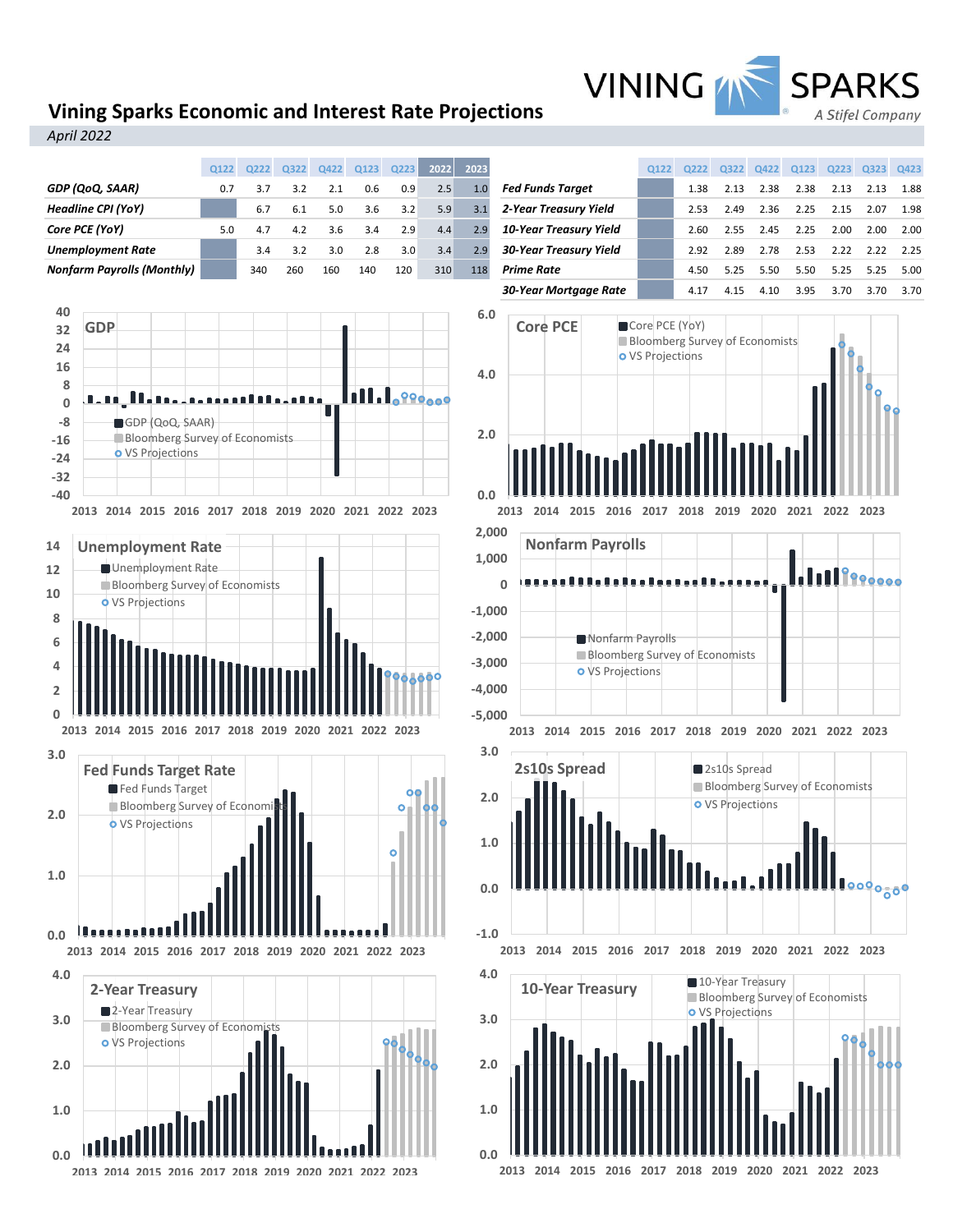# **Bloomberg Survey of Economists**



*April BBG Survey*

| <b>GDP</b>                       |           | Q122  | Q222        | Q322        | Q422  | Q123  | Q223  | 2022  | 2023  |
|----------------------------------|-----------|-------|-------------|-------------|-------|-------|-------|-------|-------|
| <b>Vining Sparks Projections</b> | 4/11/2022 | 0.7   | 3.7         | 3.2         | 2.1   | 0.6   | 0.9   | 2.5   | 1.0   |
| April BBG Survey                 | 4/8/2022  | 1.0   | 3.0         | 2.5         | 2.4   | 2.1   | 2.0   | 3.3   | 2.2   |
| March BBG Survey                 | 3/9/2022  | 1.5   | 3.3         | 3.0         | 2.5   | 2.4   | 2.1   | 3.6   | 2.3   |
| <b>Personal Consumption</b>      |           | Q122  | Q222        | Q322        | Q422  | Q123  | Q223  | 2022  | 2023  |
| April BBG Survey                 | 4/8/2022  | 3.0   | 2.3         | 2.4         | 2.1   | 2.0   | 2.0   | 3.0   | 2.2   |
| March BBG Survey                 | 3/9/2022  | 2.5   | 2.9         | 2.8         | 2.5   | 2.3   | 2.3   | 3.2   | 2.5   |
| <b>Private Investment</b>        |           | Q122  | Q222        | Q322        | Q422  | Q123  | Q223  | 2022  | 2023  |
| April BBG Survey                 | 4/8/2022  | 3.9   | 5.5         | 4.5         | 4.1   | 2.4   | 3.0   | 8.3   | 3.1   |
| March BBG Survey                 | 3/9/2022  | 4.4   | 5.3         | 4.7         | 4.5   | 2.9   | 3.3   | 7.1   | 3.6   |
| <b>Government Expenditures</b>   |           | Q122  | Q222        | Q322        | Q422  | Q123  | Q223  | 2022  | 2023  |
| April BBG Survey                 | 4/8/2022  | 0.5   | 1.5         | 1.3         | 1.5   | 1.4   | 1.4   | 0.4   | 1.4   |
| March BBG Survey                 | 3/9/2022  | 1.0   | 1.6         | 1.4         | 1.5   | 1.2   | 1.4   | 0.5   | 1.2   |
| <b>Headline CPI</b>              |           | Q122  | Q222        | Q322        | Q422  | Q123  | Q223  | 2022  | 2023  |
| <b>Vining Sparks Projections</b> | 4/11/2022 |       | 6.7         | 6.1         | 5.0   | 3.6   | 3.2   | 5.9   | 3.1   |
| April BBG Survey                 | 4/8/2022  |       | 7.6         | 6.7         | 5.7   | 4.0   | 3.0   | 6.9   | 3.0   |
| March BBG Survey                 | 3/9/2022  | 7.7   | 6.8         | 5.9         | 4.5   | 3.3   | 2.5   | 6.1   | 2.6   |
| <b>Core PCE</b>                  |           | Q122  | Q222        | Q322        | Q422  | Q123  | Q223  | 2022  | 2023  |
| <b>Vining Sparks Projections</b> | 4/11/2022 | $5.0$ | 4.7         | 4.2         | 3.6   | 3.4   | 2.9   | 4.4   | 2.9   |
| April BBG Survey                 | 4/8/2022  | 5.4   | 5.0         | 4.7         | 4.1   | 3.4   | 3.0   | 4.8   | 2.9   |
| March BBG Survey                 | 3/9/2022  | 5.3   | 4.8         | 4.4         | 3.9   | 3.0   | 2.6   | 4.6   | 2.7   |
| <b>Unemployment Rate</b>         |           | Q122  | Q222        | Q322        | Q422  | Q123  | Q223  | 2022  | 2023  |
| <b>Vining Sparks Projections</b> | 4/11/2022 |       | 3.4         | 3.2         | 3.0   | 2.8   | 3.0   | 3.4   | 2.9   |
| April BBG Survey                 | 4/8/2022  |       | 3.6         | 3.5         | 3.4   | 3.4   | 3.4   | 3.6   | 3.5   |
| March BBG Survey                 | 3/9/2022  | 3.8   | 3.7         | 3.5         | 3.4   | 3.4   | 3.4   | 3.6   | 3.4   |
| <b>Nonfarm Payroll (Monthly)</b> |           | Q122  | Q222        | Q322        | Q422  | Q123  | Q223  | 2022  | 2023  |
| <b>Vining Sparks Projections</b> | 4/11/2022 |       | 340         | 260         | 160   | 140   | 120   | 310   | 118   |
| April BBG Survey                 | 4/8/2022  |       | 350         | 275         | 210   | 183   | 156   | 353   | 156   |
| March BBG Survey                 | 3/9/2022  | 503   | 340         | 259         | 215   | 193   | 168   | 341   | 169   |
| <b>New Home Sales</b>            |           | Q122  | Q222        | Q322        | Q422  | Q123  | Q223  | 2022  | 2023  |
| April BBG Survey                 | 4/8/2022  | 782   | 792         | 793         | 793   | 788   | 770   | 789   | 785   |
| March BBG Survey                 | 3/9/2022  | 811   | 804         | 799         | 805   | 813   | 790   | 802   | 826   |
| <b>Existing Home Sales</b>       |           | Q122  | Q222        | Q322        | Q422  | Q123  | Q223  | 2022  | 2023  |
| April BBG Survey                 | 4/8/2022  | 6,200 | 6,100       | 6,100       | 6,100 | 5,900 | 5,800 | 6,100 | 5,900 |
| March BBG Survey                 | 3/9/2022  | 6,200 | 6,200       | 6,200       | 6,100 | 6,000 | 6,100 | 6,200 | 6,000 |
| Fed Funds Target <sup>1</sup>    |           | Q122  | <b>Q222</b> | Q322        | Q422  | Q123  | Q223  | Q323  | Q423  |
| <b>Vining Sparks Projections</b> | 4/11/2022 | 0.38  | 1.38        | 2.13        | 2.38  | 2.38  | 2.13  | 2.13  | 1.88  |
| April BBG Survey                 | 4/8/2022  | 0.53  | 1.23        | 1.73        | 2.13  | 2.43  | 2.58  | 2.63  | 2.63  |
| March BBG Survey                 | 3/9/2022  | 0.53  | 1.03        | 1.43        | 1.68  | 1.78  | 1.93  | 2.03  | 2.18  |
| 2-Year Treasury <sup>1</sup>     |           | Q122  | <b>Q222</b> | Q322        | Q422  | Q123  | Q223  | Q323  | Q423  |
| <b>Vining Sparks Projections</b> | 4/11/2022 | 2.51  | 2.53        | 2.49        | 2.36  | 2.25  | 2.15  | 2.07  | 1.98  |
| April BBG Survey                 | 4/8/2022  | 1.63  | 2.50        | 2.65        | 2.71  | 2.80  | 2.83  | 2.80  | 2.79  |
| March BBG Survey                 | 3/9/2022  | 1.63  | 1.72        | 1.86        | 1.96  | 2.09  | 2.19  | 2.26  | 2.32  |
| 10-Year Treasury <sup>1</sup>    |           | Q122  | <b>Q222</b> | <b>Q322</b> | Q422  | Q123  | Q223  | Q323  | Q423  |
| <b>Vining Sparks Projections</b> | 4/11/2022 | 2.40  | 2.60        | 2.55        | 2.45  | 2.25  | 2.00  | 2.00  | 2.00  |
| April BBG Survey                 | 4/8/2022  | 2.08  | 2.53        | 2.65        | 2.70  | 2.80  | 2.85  | 2.83  | 2.82  |
| March BBG Survey                 | 3/9/2022  | 2.08  | 2.16        | 2.22        | 2.30  | 2.40  | 2.51  | 2.55  | 2.56  |

*\*Sources: Bloomberg Survey of Economists, <sup>1</sup> Economists' Real-Time Updates, Vining Sparks 2*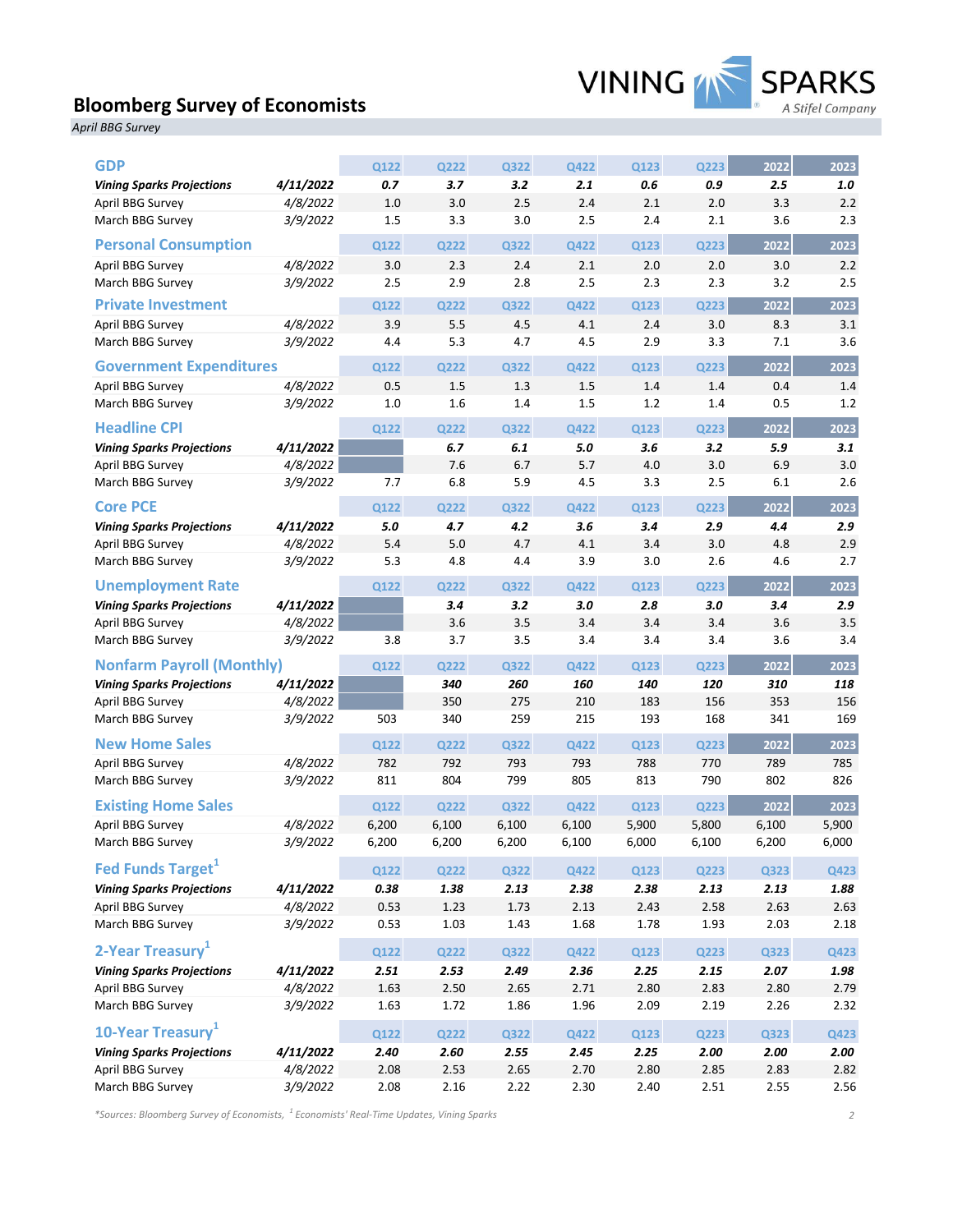

## **Year-End Rate Projections**



Bloomberg Survey Tracking Index and Vining Projections

## **Interest Rate Projections**

April 3, 2022

|                                            | <b>Fed Funds</b> | 3M T-Bill | 1-Year | 2-Year  | 3-Year  | 5-Year  | 7-Year  | 10-Year | 30-Year |
|--------------------------------------------|------------------|-----------|--------|---------|---------|---------|---------|---------|---------|
| Bloomberg Survey - Tracking: April 8, 2022 |                  |           |        |         |         |         |         |         |         |
| Low Forecast                               | 1.38             |           |        | 1.90    |         | 1.76    |         | 1.60    |         |
| <b>Median Forecast</b>                     | 2.13             |           |        | 2.71    |         | 2.71    |         | 2.70    |         |
| High Forecast                              | 2.88             |           |        | 3.47    |         | 3.80    |         | 4.20    |         |
| <b>Forward Curve: April 3, 2022</b>        | 2.40             | 2.40      | 2.98   | 3.01    | 2.87    | 2.70    | 2.59    | 2.53    | 2.49    |
| <b>Vining Sparks Forecast: April 2022</b>  | 2.38             | 2.37      | 2.37   | 2.36    | 2.38    | 2.40    | 2.43    | 2.45    | 2.78    |
| <b>Current: April 11, 2022</b>             | 0.33             | 0.70      | 1.78   | 2.50    | 2.72    | 2.79    | 2.83    | 2.78    | 2.82    |
| Projected ∆ by Year-End                    |                  |           |        |         |         |         |         |         |         |
|                                            | <b>Fed Funds</b> | 3M T-Bill | 1-Year | 2-Year  | 3-Year  | 5-Year  | 7-Year  | 10-Year | 30-Year |
| Bloomberg Survey - Tracking: April 8, 2022 |                  |           |        |         |         |         |         |         |         |
| Low Forecast                               | 1.05             |           |        | $-0.60$ |         | $-1.02$ |         | $-1.18$ |         |
| <b>Median Forecast</b>                     | 1.80             |           |        | 0.21    |         | $-0.08$ |         | $-0.08$ |         |
| <b>High Forecast</b>                       | 2.55             |           |        | 0.97    |         | 1.01    |         | 1.42    |         |
| Forward Curve: April 3, 2022               | 2.07             | 1.69      | 1.21   | 0.51    | 0.15    | $-0.09$ | $-0.24$ | $-0.26$ | $-0.33$ |
| <b>Vining Sparks Forecast: April 2022</b>  | 2.05             | 1.67      | 0.59   | $-0.14$ | $-0.35$ | $-0.39$ | $-0.41$ | $-0.33$ | $-0.04$ |



*Sources: Bloomberg Survey of Economists Real-Time Tracking Index, Vining Sparks 3*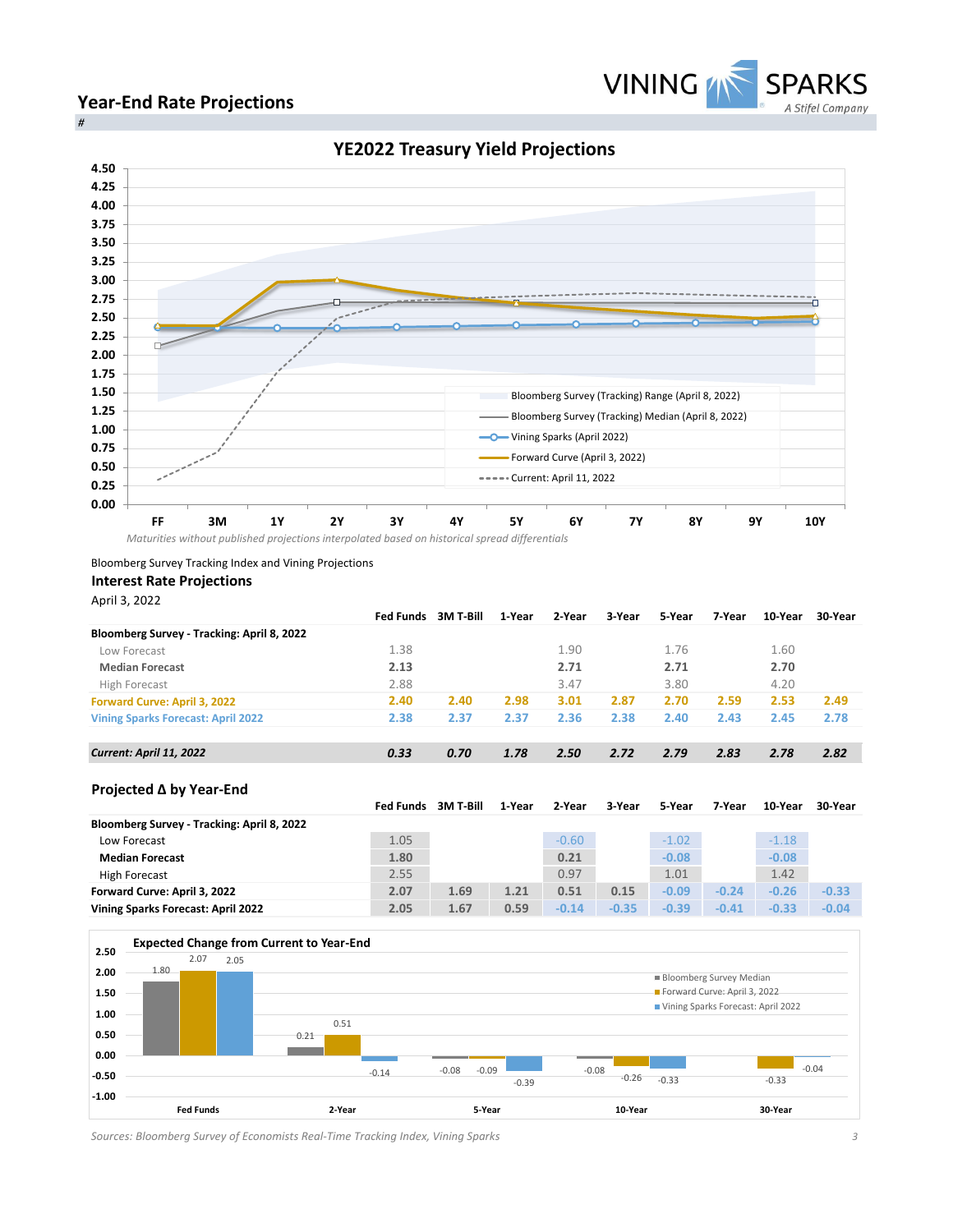

#### **Year-End Rate Projections** *#*



# **YE2023 Treasury Yield Projections**

Bloomberg Survey Tracking Index and Vining Projections

### **Interest Rate Projections**

April 3, 2022

|                                            | <b>Fed Funds</b> | 3M T-Bill | 1-Year | 2-Year  | 3-Year  | 5-Year  | 7-Year  | 10-Year | 30-Year |
|--------------------------------------------|------------------|-----------|--------|---------|---------|---------|---------|---------|---------|
| Bloomberg Survey - Tracking: April 8, 2022 |                  |           |        |         |         |         |         |         |         |
| Low Forecast                               | 0.13             |           |        | 1.00    |         | 1.23    |         | 1.50    |         |
| <b>Median Forecast</b>                     | 2.63             |           |        | 2.79    |         | 2.80    |         | 2.82    |         |
| High Forecast                              | 3.88             |           |        | 3.95    |         | 4.05    |         | 4.17    |         |
| <b>Forward Curve: April 3, 2022</b>        | 3.10             | 3.16      | 3.05   | 2.82    | 2.70    | 2.58    | 2.47    | 2.51    | 2.46    |
| <b>Vining Sparks Forecast: April 2022</b>  | 1.88             | 1.92      | 1.96   | 1.98    | 1.98    | 1.99    | 1.99    | 2.00    | 2.25    |
| <b>Current: April 11, 2022</b>             | 0.33             | 0.70      | 1.78   | 2.50    | 2.72    | 2.79    | 2.83    | 2.78    | 2.82    |
| Projected ∆ by Year-End                    |                  |           |        |         |         |         |         |         |         |
|                                            | <b>Fed Funds</b> | 3M T-Bill | 1-Year | 2-Year  | 3-Year  | 5-Year  | 7-Year  | 10-Year | 30-Year |
| Bloomberg Survey - Tracking: April 8, 2022 |                  |           |        |         |         |         |         |         |         |
| Low Forecast                               | $-0.21$          |           |        | $-1.50$ |         | $-1.56$ |         | $-1.28$ |         |
| <b>Median Forecast</b>                     | 2.30             |           |        | 0.29    |         | 0.02    |         | 0.04    |         |
| High Forecast                              | 3.55             |           |        | 1.45    |         | 1.26    |         | 1.39    |         |
| Forward Curve: April 3, 2022               | 2.77             | 2.46      | 1.28   | 0.32    | $-0.02$ | $-0.21$ | $-0.37$ | $-0.27$ | $-0.36$ |
|                                            |                  |           |        |         |         |         |         |         |         |



*Sources: Bloomberg Survey of Economists Real-Time Tracking Index, Vining Sparks 4*